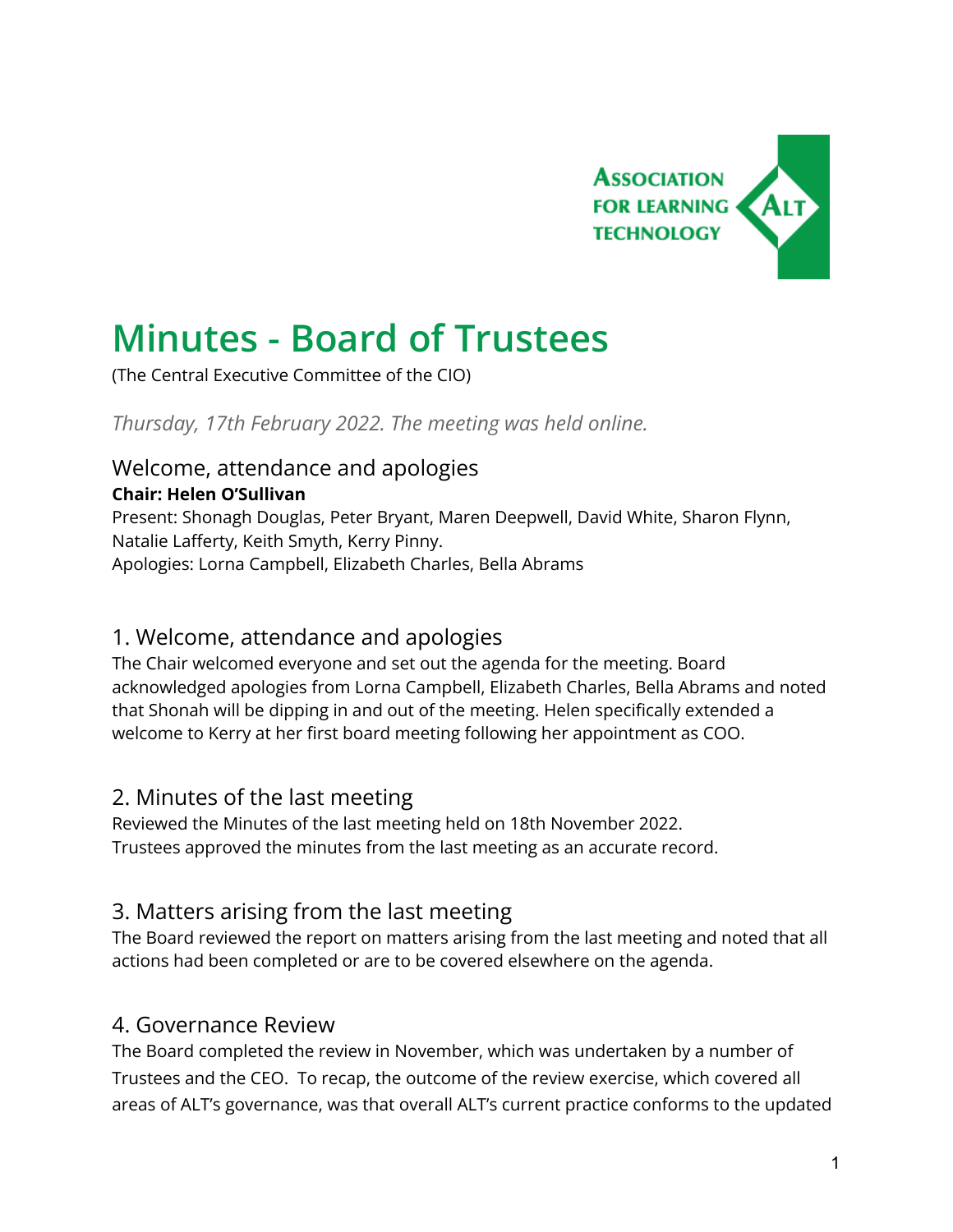code and that ALT's existing procedures and processes reflect the recommended best practice. A number of operational actions were agreed by the Board which are ongoing. The board notes the progress made towards the actions and the expected timeline for the completion of these.

Action: MD to report on progress at the next board meeting.

#### **Board Effectiveness**

The Board noted progress to date: The Code of Practice for Trustees has been expanded to include a new section on Board and Trustee appraisal. This will include a template for Trustees to complete annually (or as required) based on the self-reflective Trustee appraisal provided by the Charity Excellence Framework.

The Board approved the proposed addition to the Code of Practice and the template.

Action: MD tol adapt the template and create an internal version for use by the Board.

#### **Equality, Diversity and Inclusion**

The Board focused on this section of the review (6.5 - 6.7), which included a focus on setting a context and realistic plans and targets, taking action and monitoring performance, publishing performance and lessons learned. In order to inform our thinking, we have collated information for the Board. The Charity Leadership in Diversity Standard identifies eleven procedures focused on charity activities, including volunteer and staff recruitment, which ALT has in place. The next step it identifies is to set targets for the Board itself, the staff and volunteers, to consider what positive actions we can take to and to report regularly on progress, i.e. in our annual report.

#### **The Board discussed this issue in depth and agreed the following actions:**

- 1. Expand the Code of Practice for Trustees and the Code of Practice for Staff to formally include targets for Equality, Diversity and Inclusion, with explicit reference to the processes already in place, the outcomes we work towards and how progress is reported.
- 2. Establish an appropriate way to collect and collate data in line with data protection and privacy policies about ALT's volunteers and wider membership as well as stakeholder communities. This will help us establish targets for diversity for the Board, and wider team (composed of staff and volunteers).
- 3. Expand the Annual Report to Members, which is usually presented at the AGM, to include a dedicated section on Equality, Diversity and Inclusion and report to Members at least annually on our progress.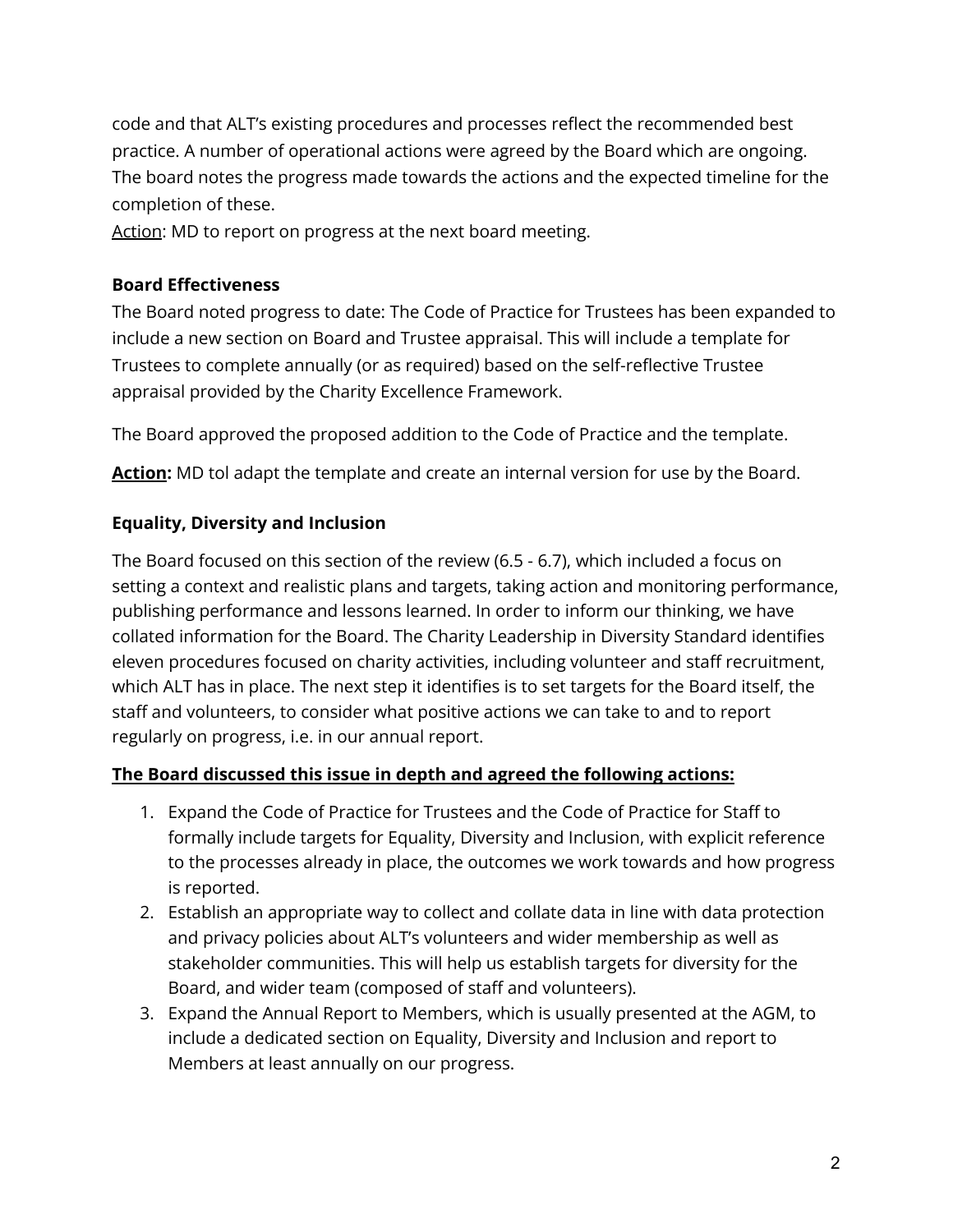The Board will revisit this agenda item and consider what further action to take once these measures have been implemented.

# 5. Financial Report

*This report was brought forward in the agenda.*

Shongah Douglas presented this report covering the period 1 November 2021 - 31 January 2022, and provides the final update on ALT's financial position for this financial year.

### **Current financial position**

In February 2021, the Board set out the aim to return the charity to generating a surplus over a period of 18 months. We aimed to achieve this by increasing revenue gradually, whilst managing expenditure, projecting a small loss in 2021 and returning to generating a surplus in 2022. Shongah notes that ALT have met and exceeded the targets. Increasing turnover by 28% percent over the past twelve months.

The Board discussed reviewing fee income from membership and accreditation services in view of the increases in inflation and other costs associated with running those services. Fees will be reviewed in November ahead of the new financial year 2023.

**Outcome:** The Board formally notes the current financial position.

#### **Independent Examination 2021/22**

We will complete the year end process and independent examination on the same timescale as we did last year. The Board noted the outline plan for information:

- 31 Jan 2022: financial year end
- Trustee meeting Feb 2022: preliminary year end report and review strategy
- Trustee GPC March: Approve budget for 2022/23 in line with updated strategy
- March/April 2022: preparing accounts and External Examination
- Trustee meeting 16 June 2022: approval of draft accounts and presentation by auditor
- AGM September 2022: approval of final accounts by Members at the AGM

**Outcome:** The Board approved the plans for the independent examination 2021/22.

# 6. Chief Executive's Report

Maren Deepwell opened her report by reflecting on her 10 years as a CEO from a personal perspective. Commenting that her role has been very operationally focused but that she is very excited to hand over operations to Kerry and giving her scope to focus on strategic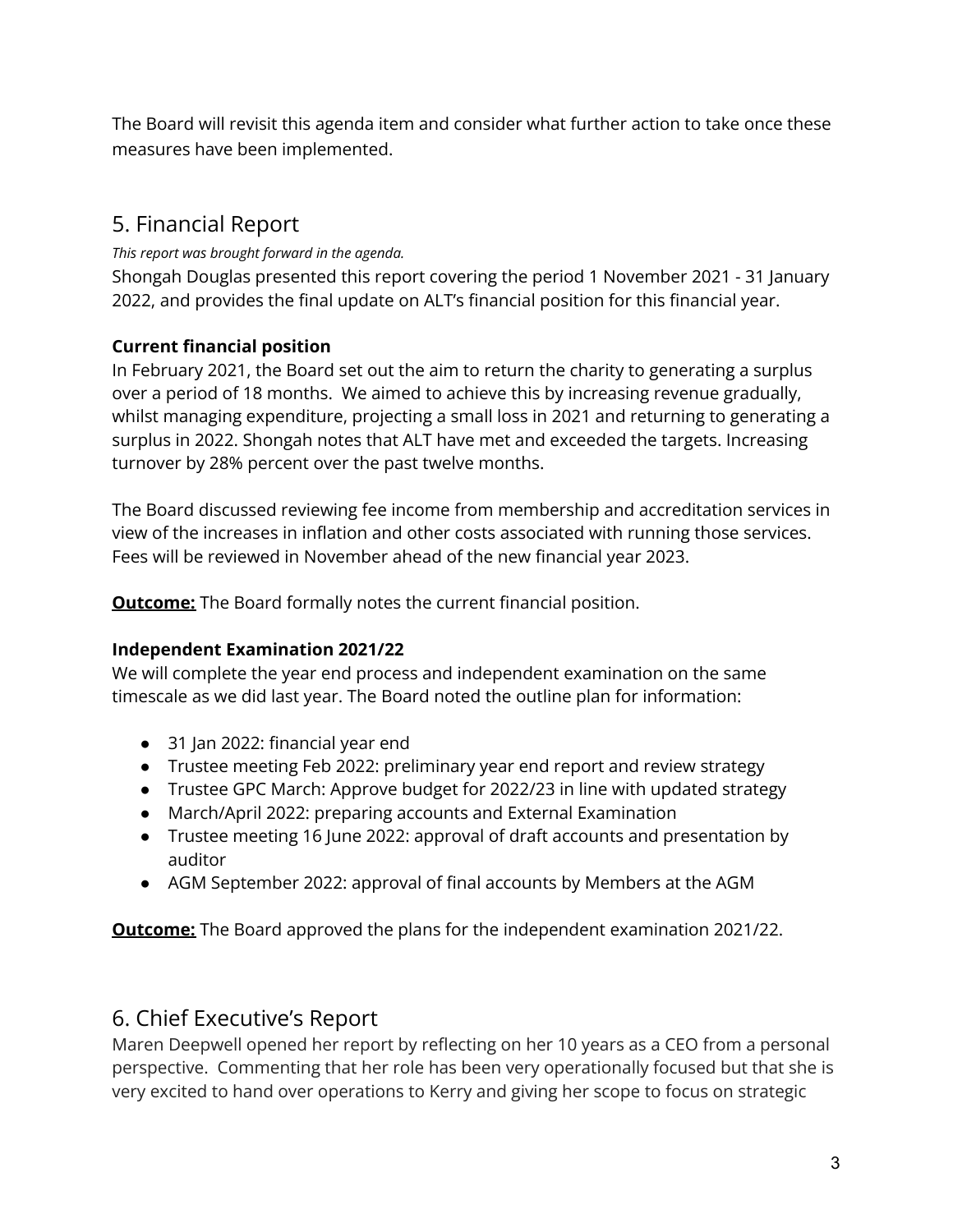leadership of ALT. She notes the need for a period of consolidation after 2 years of crisis, the strategy day ahead will be to focus on this.

Maren went on to present her Chief Executive's Report, and the Board welcomed this overall. Particular recommendations were discussed as follows:

| AGM 2022                             | For 2022, Maren proposes that the AGM be held during<br>the Annual Conference once again, reverting back to<br>established governance structures and timescales. The<br>meeting would be streamed, and open to all to attend,<br>and we would continue to support Members interacting<br>online as over the past two years. The AGM would likely<br>take place on the 7th September, the Wednesday of the<br>Annual Conference. Trustees not attending the<br>conference could also join the meeting virtually. |
|--------------------------------------|-----------------------------------------------------------------------------------------------------------------------------------------------------------------------------------------------------------------------------------------------------------------------------------------------------------------------------------------------------------------------------------------------------------------------------------------------------------------------------------------------------------------|
|                                      | <b>Outcome:</b> The board approves this plan for the 2022<br>AGM                                                                                                                                                                                                                                                                                                                                                                                                                                                |
| <b>Trustee Elections 2022</b>        | All appointed Trustees will continue their term this year.<br>Two elected Trustees are coming to the end of their<br>maximum term (6 years): Bella Abrams and Lorna<br>Campbell. All other elected Trustees have not reached<br>their maximum term and will continue in their roles.                                                                                                                                                                                                                            |
|                                      | <b>Action:</b> to progress as outlined.                                                                                                                                                                                                                                                                                                                                                                                                                                                                         |
| <b>Members Assembly</b>              | The regular meetings of the Members' Assembly have<br>now been confirmed for 2022. The first meeting of the<br>year is on 16 February 2022.                                                                                                                                                                                                                                                                                                                                                                     |
|                                      | Trustees are encouraged to attend at least one Assembly<br>meeting a year and are welcome to attend each month.                                                                                                                                                                                                                                                                                                                                                                                                 |
|                                      | Whilst handover and induction processes continue, the<br>Assembly meetings will be chaired by Maren for the next<br>three months.                                                                                                                                                                                                                                                                                                                                                                               |
| Strategic membership<br>developments | <b>Learning Technologist of the Year Awards (David</b><br>White)                                                                                                                                                                                                                                                                                                                                                                                                                                                |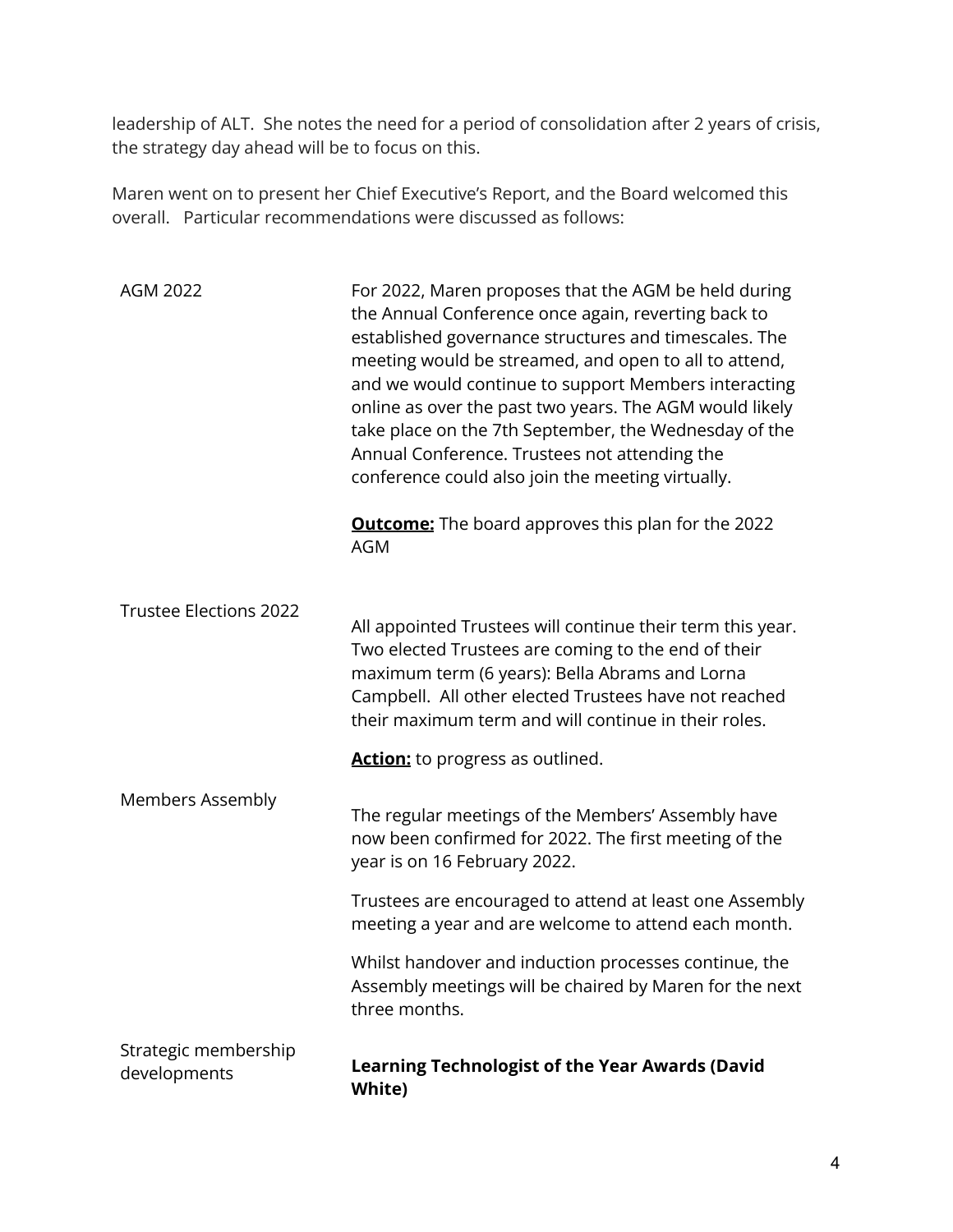Dave proposes that ALT review the award categories and criteria ahead of launching a new round of award nominations in 2022. As well as a host of new "digital education" related awards that have sprung up over the past few years, we'd like to explore how ALT can make the awards more impactful for everyone in our community, reflecting its diversity and evolving practices. Suggests maybe a leadership/strategy award but without taking away focus from important day to day work.

**Action:** DW and MD to lead on review and report back at the next meeting.

#### **SEDA/ALT collaboration**

Maren notes that they have now co-produced two CMALT mappings to SEDA awards: SEDA's Awards for Leading and Embedding Technology-Enhanced Learning and the Award for Supporting technology-enhanced learning.

SEDA committees are currently reviewing the mapping with a view to approving them for publication later this spring. If approved, these mappings will be published alongside our existing mappings to the UKPSF, Jisc's Digital Capabilities Framework, the Blended Learning Essentials curriculum and others.

**Outcome**: Board formally notes the proposed mapping

**Action:** Board to review document to provide input, if possible

#### **Trailblazer Group (CONFIDENTIAL)**

#### Research and Policy **Framework for Ethical Learning Technology**

We have published our quarterly update to Members. This update focused on the launch of the new resources. FELT Reflective Self-Assessment. You can use this assessment tool to reflect on a particular project, a new tool or platform or you can use it to focus on a particular aspect of your work. Maren comments that they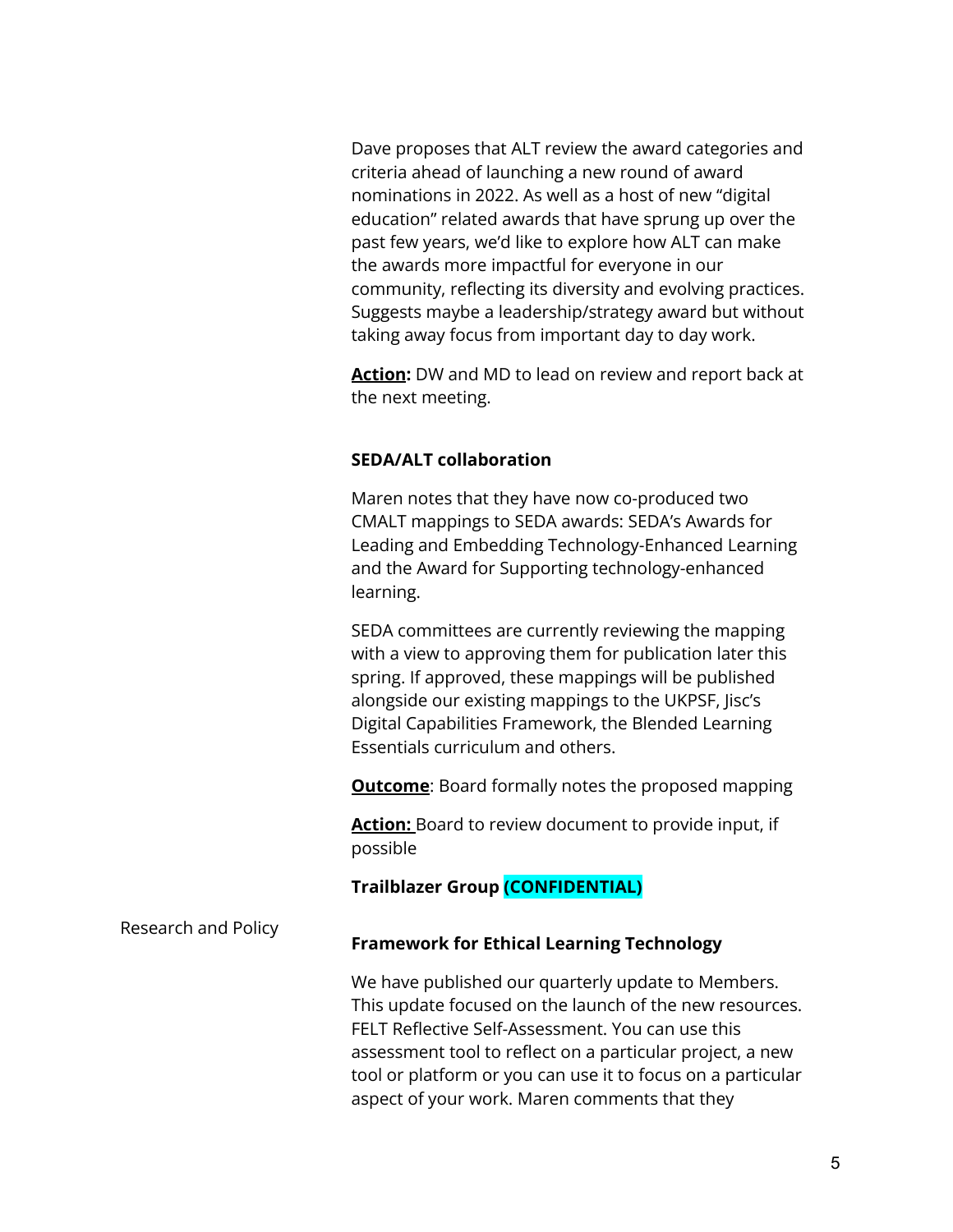feedback has been positive.

#### **ALT Annual Survey**

The survey is now closed and we are looking to publish key findings in March.

### **UFI Strategic Partnership (CONFIDENTIAL)**

The board extends their thanks to Maren for her hard work on this.

| <b>ALT Conference</b>               | ALT's Annual Conference will be co-chaired by the Board<br>of Trustees and take place from 6-8 September at the<br>University of Manchester.                                                                                                                                                                                                                                  |
|-------------------------------------|-------------------------------------------------------------------------------------------------------------------------------------------------------------------------------------------------------------------------------------------------------------------------------------------------------------------------------------------------------------------------------|
|                                     | Maren provides a timeline of trustee responsibility.                                                                                                                                                                                                                                                                                                                          |
|                                     | Conference planning will be a standing item on the GPC<br>agenda starting in March. Alongside that, we have a<br>monthly Committee meeting starting in March/April,<br>which needs to be chaired by 2-3 Trustees in turn.                                                                                                                                                     |
|                                     | Maren outlines the responsibility of the chair(s) in this<br>instance. Keith also speaks to his experience co-chairing<br>a conference to help the board make a decision.                                                                                                                                                                                                     |
|                                     | <b>Action:</b> Board members to send expression of interests<br>to Maren for chairing the Monthly committee meeting                                                                                                                                                                                                                                                           |
|                                     | <b>Action:</b> Board to suggest any potential speakers to<br>Maren                                                                                                                                                                                                                                                                                                            |
|                                     |                                                                                                                                                                                                                                                                                                                                                                               |
| <b>Strategic Risk</b><br>Management | Maren notes the way in which Risk will be reported to<br>the Board of Trustees has changed. The Board will<br>continue to review the operational risk register and Kerry<br>will lead on reporting on this in her report. The CEO<br>report will continue to include a section on strategic<br>risks, specifically focused on ALT's governance and<br>long-term developments. |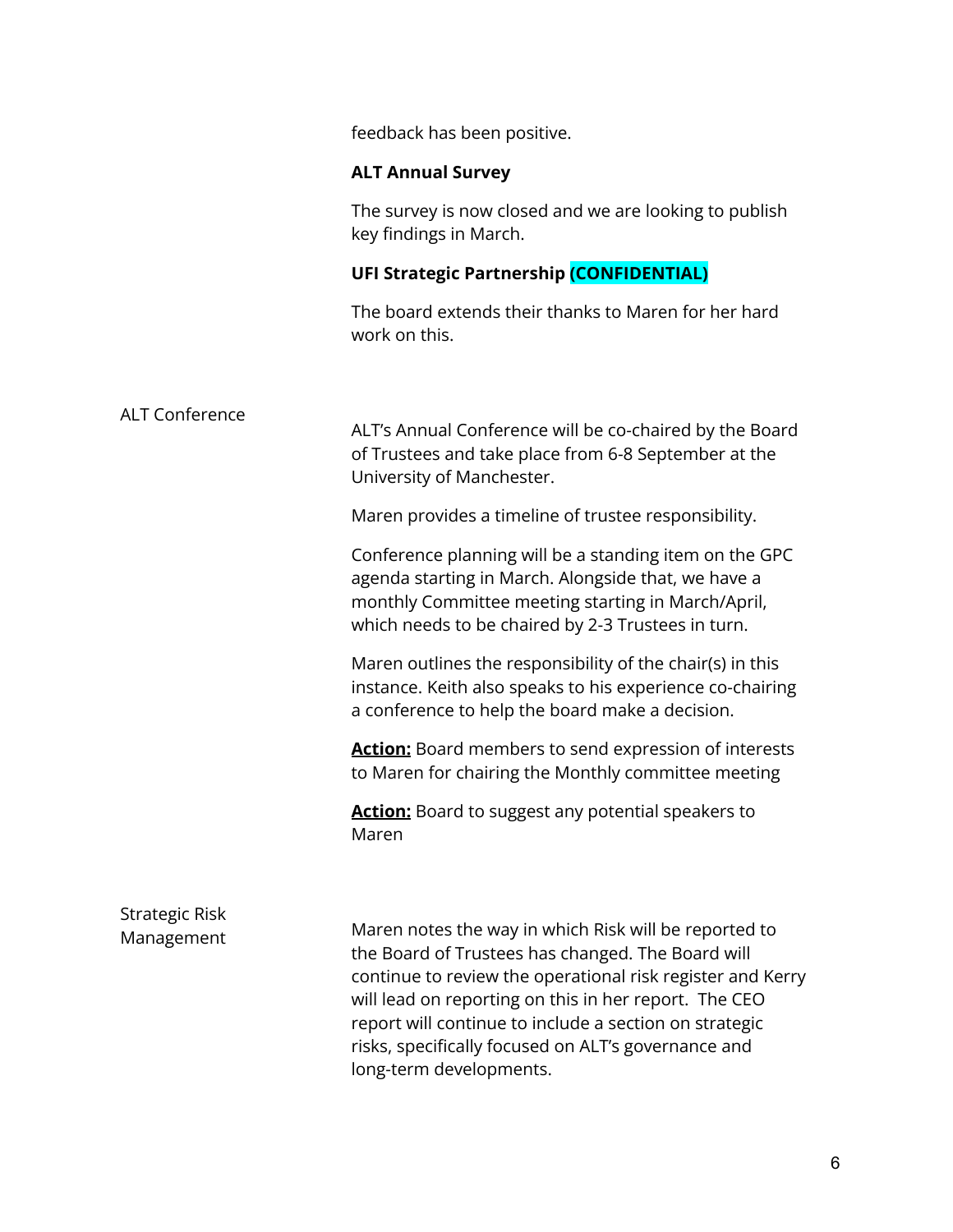Maren highlights recent recent changes:

● **Senior staff:** the risk of only having one senior member of staff has decreased now that the COO is in post. A number of policies put in place to mitigate the risk over the past 15 months (e.g. the cover for CEO holiday and sickness) will now be updated to reflect that;

● **Trustee/volunteer capacity:** the risk of stretched capacity amongst Trustees and volunteers, which could lead to lower engagement with governance and other activities continues. This is a strategic challenge for us as a Member-led organisation. During our period of consolidation we will need to review how we foster engagement and support participation, particularly in our Annual Conference.

● **Risks relating to Brexit:** impact of the changes from Brexit continues to be low. However, as this is the first year with in-person events since the new rules came into effect, we will need to carefully monitor this.

**Outcome:** The board notes the change in reporting and the highlighted risks

# 7. Operations Report

Kerry Pinny presents her first report as COO, highlighting her priorities:

- Induction activities including familiarisation with policies and meetings with key contacts.
- Top priority is the handover of IT systems and day-to-day processes. This will be followed by a review, rationalisation and consolidation exercise.
- Supporting the team to deliver the first hybrid OER22 conference.
- Assume responsibility for team line management.
- Establish a new template for the COO board report.

The board noted this overall.

#### **Report section**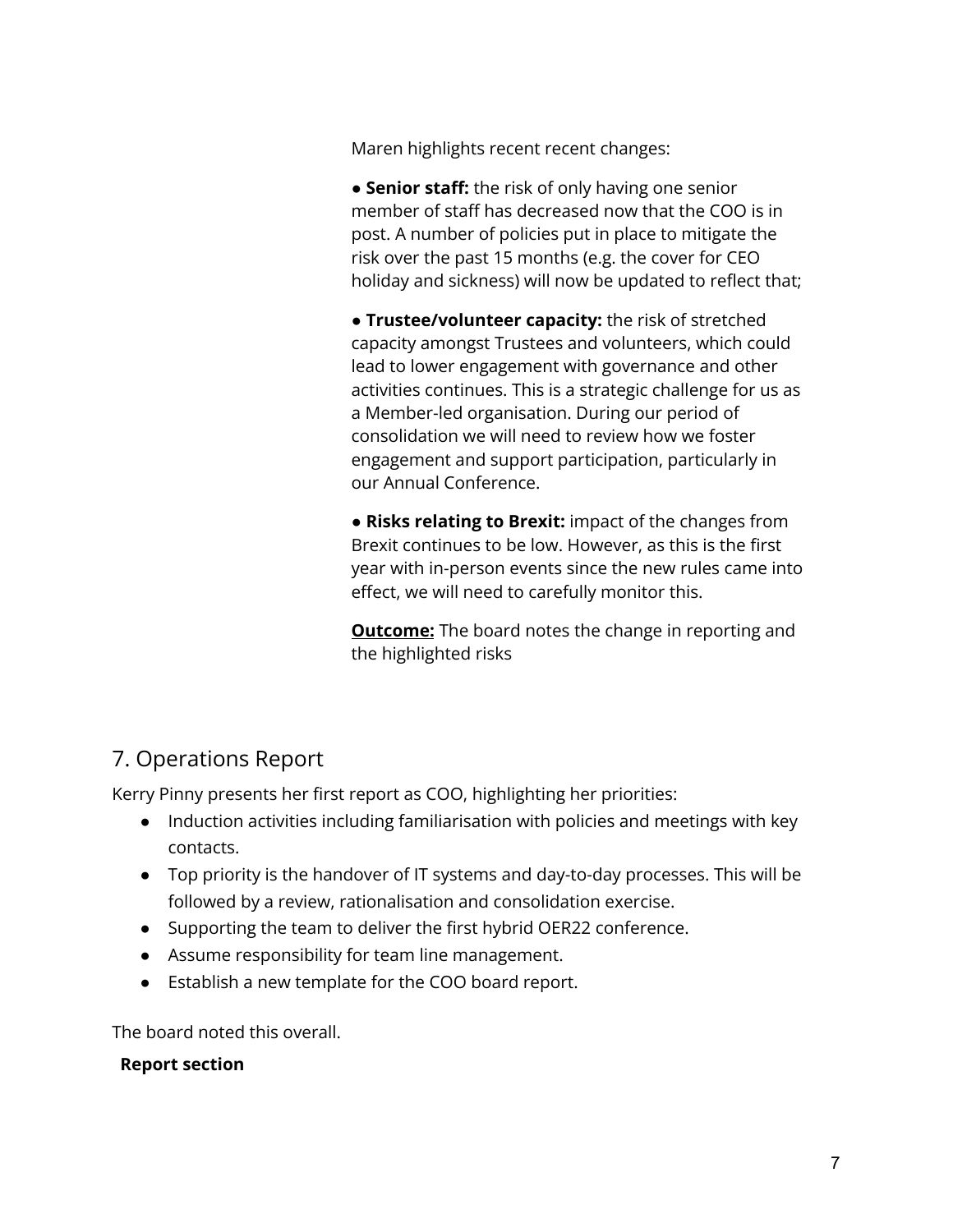| Operations             | Kerry notes the 2022 operations plan is under<br>construction. All mission critical objectives from the 2021<br>plan are completed or on track.                                                                                                                                                                                                                                                                                                                                                   |
|------------------------|---------------------------------------------------------------------------------------------------------------------------------------------------------------------------------------------------------------------------------------------------------------------------------------------------------------------------------------------------------------------------------------------------------------------------------------------------------------------------------------------------|
| <b>Risk Management</b> | The risk register for 2021 has been updated and<br>reviewed. No new risks have been<br>added to the risk register since last reporting.                                                                                                                                                                                                                                                                                                                                                           |
|                        | We have investigated no GDPR related incidents since<br>last reporting. There are a number of related items to<br>note:                                                                                                                                                                                                                                                                                                                                                                           |
|                        | ALT has received notification that RLT journals<br>$\bullet$<br>have been published on Coursehero. The journal<br>is open and the licence gives the right for people<br>to share and redistribute publications. CEO is<br>considering a statement on this.<br>The COO has begun a review of platform security<br>$\bullet$<br>and practises across the digital estate.<br>ALT is aware of potential changes to data<br>protection and the UK GDPR following the UK<br>leaving the European Union. |
|                        | <b>Outcome:</b> The Board notes these items                                                                                                                                                                                                                                                                                                                                                                                                                                                       |
| Publications           | Blog editors appointed at the last board meeting have<br>been sent all relevant information and their first meeting<br>convenes next week.                                                                                                                                                                                                                                                                                                                                                        |
|                        | Badges have been introduced for editors.                                                                                                                                                                                                                                                                                                                                                                                                                                                          |
|                        | 2021 Review                                                                                                                                                                                                                                                                                                                                                                                                                                                                                       |
|                        | Number of posts: 65 including event posts and group<br>posts                                                                                                                                                                                                                                                                                                                                                                                                                                      |
|                        | Total number of views: 62,793                                                                                                                                                                                                                                                                                                                                                                                                                                                                     |
| Projects               | <b>Towards a National Collection project</b><br>AHRC Towards a National Collection proposal has been<br>shortlisted and we've been invited to put in a full                                                                                                                                                                                                                                                                                                                                       |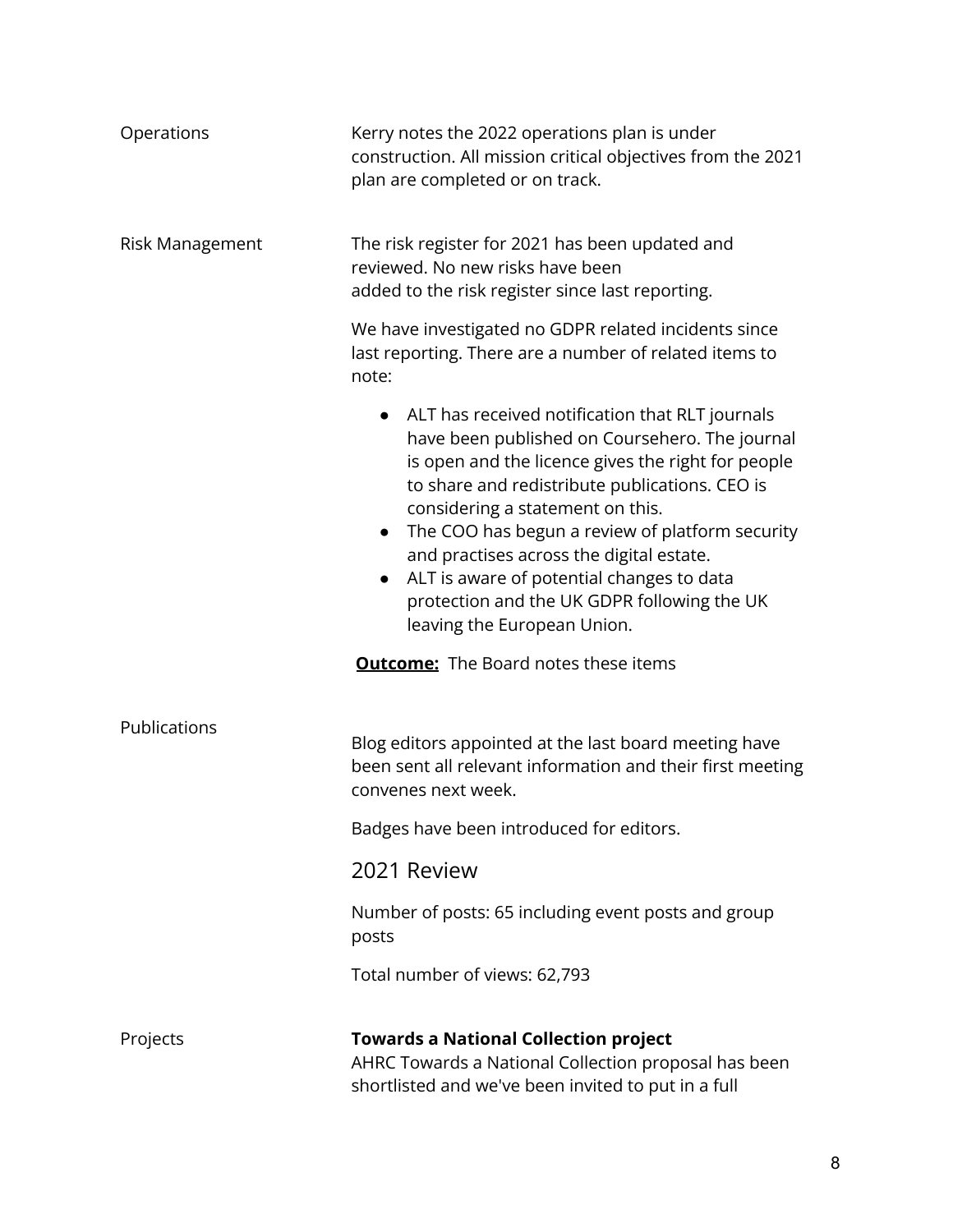|                  | application in. Building on ALT's successful work for the<br>Lottery Digital Heritage Fund, we have been invited to<br>this bid in a dissemination and accreditation advisory<br>role by Lorna M. Hughes, MAE, Professor in Digital<br>Humanities, University of Glasgow.                                                                  |
|------------------|--------------------------------------------------------------------------------------------------------------------------------------------------------------------------------------------------------------------------------------------------------------------------------------------------------------------------------------------|
| Strategic update | The ALT staff team's travel policy will revert to the<br>standard guidance from February 2022. Team members<br>are advised to take precautions including the wearing of<br>masks and social distancing.                                                                                                                                    |
|                  | Guidance for Member activities and events continues<br>unchanged, allowing Members to hold events and<br>meetings in person in line with the policies of their/the<br>host institutions. We continue to provide support for<br>Members who wish to continue their activities online.<br>Most Member activities continue online at present. |
|                  | A statement of support was published in the News and<br>ALT digest on Monday 14th February. Wherever possible,<br>activities will be rescheduled. Where it is not possible to<br>reschedule, opportunities for asynchronous participation<br>will be provided.                                                                             |

# 8. Events Report (from E-J Brazier)

This report covers the period between October 2021 and May 2022 which includes the delivery of the ALT Online Winter Conference (15 & 16 December 2021) and looks forward to the OER22 conference (26-28 April 2022) and ALT Annual Conference (5-7 September 2022).

Trustees are invited to:

- Review the Online Winter Conference feedback
- Note that preparations for OER22 are underway and on track
- Note that preparations for ALTs Annual Conference 2022 are underway
- Note that ALTs new series of CMALT Accelerator workshops have commenced
- Discuss the update on next year's events

**Action:** Trustees to promote OER22 on social media **Recommendation:** to review the Online Winter Conference Feedback